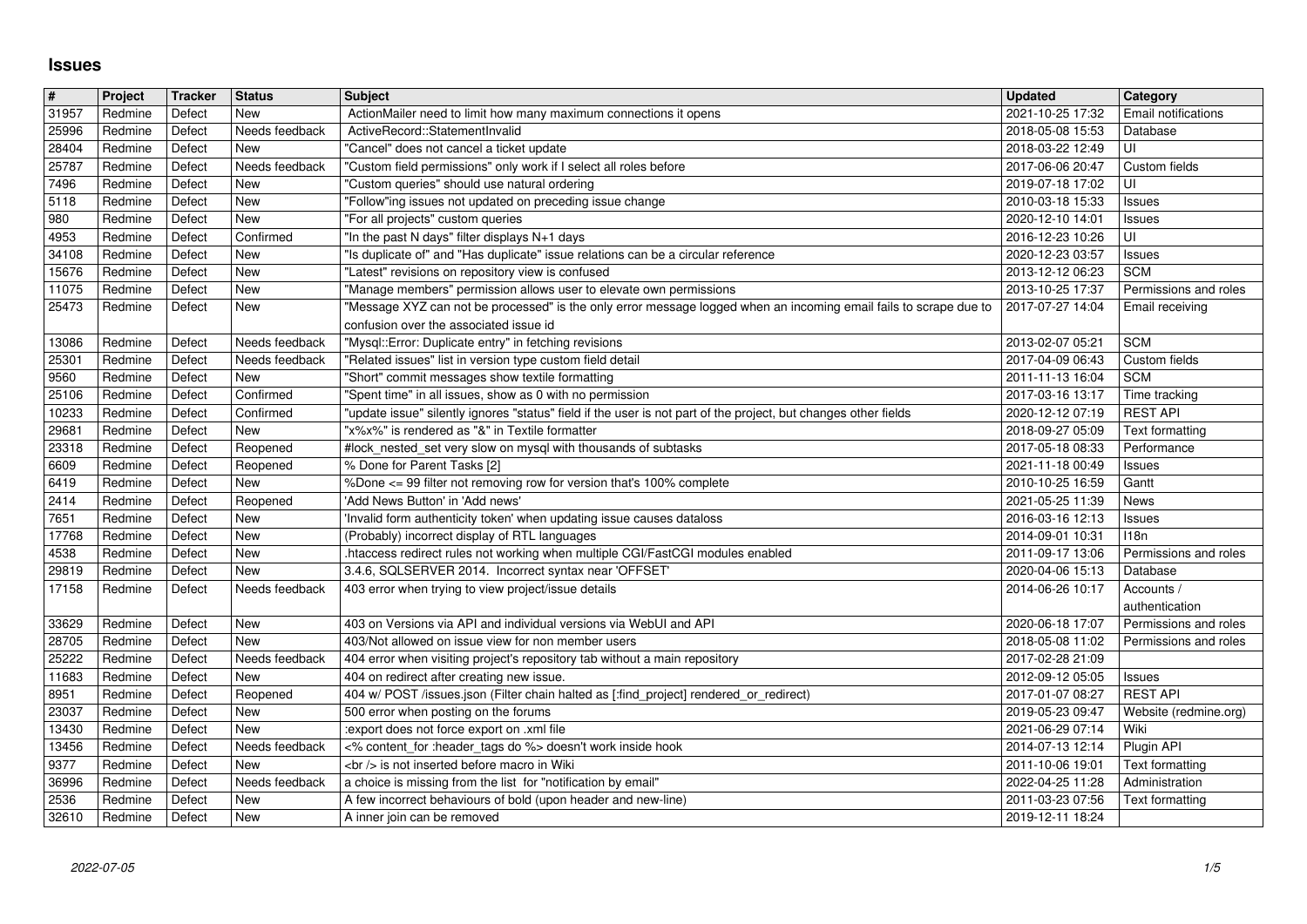| $\overline{\mathbf{t}}$ | Project            | Tracker          | <b>Status</b>                | <b>Subject</b>                                                                                                                                                                         | <b>Updated</b>                       | Category<br><b>SCM</b>              |
|-------------------------|--------------------|------------------|------------------------------|----------------------------------------------------------------------------------------------------------------------------------------------------------------------------------------|--------------------------------------|-------------------------------------|
| 35826<br>22977          | Redmine<br>Redmine | Defect<br>Defect | New<br><b>New</b>            | a long time subversion diff blocked all other requests<br>A project member has no access and gets no notification, when being a watcher of the issue                                   | 2021-08-30 09:11<br>2018-05-21 10:45 | Email notifications                 |
| 20042                   | Redmine            | Defect           | Needs feedback               | A test fail when running it with PostgreSQL                                                                                                                                            | 2021-01-18 09:00                     |                                     |
| 31111<br>13508          | Redmine<br>Redmine | Defect<br>Defect | <b>New</b><br>New            | About custom fields in List format or Key/value list format<br>About default filter for assignee                                                                                       | 2019-03-28 21:22<br>2013-03-20 08:44 | Gantt                               |
| 10202                   | Redmine            | Defect           | <b>New</b>                   | Access to svn may not be granted by redmine.pm if user is authenticated by an external LDAP server                                                                                     | 2012-02-14 14:21                     | LDAP                                |
| 7217<br>7104            | Redmine<br>Redmine | Defect<br>Defect | Reopened<br>New              | Access to SVN Repository of subproject is not allowed if repo belongs to parent project<br>Accessing core Setting.* values in a plugin's init causes the plugin's settings to not load | 2011-01-03 21:15<br>2010-12-15 23:39 | Permissions and roles<br>Plugin API |
| 8539                    | Redmine            | Defect           | New                          | accessing issue raises error "undefined method `closed?' for nil:NilClass"                                                                                                             | 2011-06-14 12:52                     | <b>Issues</b>                       |
| 6725                    | Redmine            | Defect           | New                          | Acronyms don't work for Russian language                                                                                                                                               | 2017-07-28 22:05                     | Text formatting                     |
| 14969<br>35608          | Redmine<br>Redmine | Defect<br>Defect | <b>New</b><br>Needs feedback | ActiceSupport::TimeWithZone failed in migrate_from_mantis.rake<br>ActionView::Template::Error                                                                                          | 2018-02-01 15:56<br>2022-02-13 10:05 | Importers                           |
| 25342                   | Redmine            | Defect           | Needs feedback               | ActionView::Template::Error (undefined method `accessor' for # <activerecord::type::value:0xa91ee78>):</activerecord::type::value:0xa91ee78>                                           | 2018-09-07 22:10                     |                                     |
| 31912<br>32704          | Redmine<br>Redmine | Defect<br>Defect | New<br><b>New</b>            | ActionView::Template::Error (undefined method `name' for nil:NilClass):<br>ActionView::Template::Error (undefined method `position' for nil:NilClass):                                 | 2019-08-16 13:04<br>2020-06-01 12:07 | <b>Issues</b><br>Documents          |
| 26563                   | Redmine            | Defect           | Needs feedback               | ActionView::Template::Error Accessing to LDAP configuration                                                                                                                            | 2017-07-31 18:18                     | LDAP                                |
| 5545                    | Redmine            | Defect           | New                          | Active Directory user account with a password {space} failed LDAP authentication                                                                                                       | 2010-09-01 08:52                     | LDAP                                |
| 13592<br>23010          | Redmine<br>Redmine | Defect<br>Defect | <b>New</b><br>Needs feedback | ActiveRecord::RecordNotUnique for git repository<br>ActiveRecord::StaleObjectError in issue bulk update                                                                                | 2013-08-01 18:13<br>2016-06-29 15:15 | <b>SCM</b><br><b>Issues</b>         |
| 21222                   | Redmine            | Defect           | <b>New</b>                   | ActiveRecord::StatementInvalid when trying to update user_setup                                                                                                                        | 2015-11-12 11:53                     | Database                            |
| 36245<br>19861          | Redmine<br>Redmine | Defect<br>Defect | Resolved<br><b>New</b>       | ActiveSupport::Reloader.to_prepare not working in trunk 21287<br>Activities "save" and "reset"of project setting have no effect if required "activities" custom filed exist            | 2022-01-06 16:54<br>2015-12-06 11:44 | Plugin API<br>Time tracking         |
| 7293                    | Redmine            | Defect           | <b>New</b>                   | Activity page displays wrong status of modified issues                                                                                                                                 | 2017-03-06 17:02                     | <b>Issues</b>                       |
| 8889                    | Redmine            | Defect           | <b>New</b>                   | Activity page not refreshed correctly on updates which are not events                                                                                                                  | 2011-09-09 11:39                     | <b>Issues</b>                       |
| 23643<br>24915          | Redmine<br>Redmine | Defect<br>Defect | New<br>Needs feedback        | Activity page shows news description instead of summary<br>Activity shows issues and text of issues which should not                                                                   | 2016-08-23 15:09<br>2018-08-13 03:43 | News<br>Security                    |
| 35168                   | Redmine            | Defect           | New                          | Activity tab not showing recent data                                                                                                                                                   | 2021-09-17 14:48                     | Activity view                       |
| 26321<br>6082           | Redmine<br>Redmine | Defect<br>Defect | New<br>Confirmed             | Activity view should not show raw text<br>acts_as_event email key                                                                                                                      | 2017-07-03 10:52<br>2021-03-05 06:44 | Activity view<br>Activity view      |
| 35153                   | Redmine            | Defect           | <b>New</b>                   | Add a touch icon                                                                                                                                                                       | 2021-04-27 13:08                     | UI                                  |
| 7036                    | Redmine            | Defect           | <b>New</b>                   | add project, and subproject to new issue email notification                                                                                                                            | 2010-12-03 19:15                     | Email notifications                 |
| 31932<br>14203          | Redmine<br>Redmine | Defect<br>Defect | <b>New</b><br>New            | Add Sponsor in the Group Results By Drop Down for Custom Queries<br>Add support for the 'notes://' protocol handler                                                                    | 2019-08-21 18:22<br>2013-10-14 11:54 | Project settings                    |
| 32193                   | Redmine            | Defect           | <b>New</b>                   | Add turn on/off button to control sending security notifications                                                                                                                       | 2019-10-09 09:44                     | Security                            |
| 37224                   | Redmine            | Defect           | New                          | Add watchers to issue                                                                                                                                                                  | 2022-06-08 23:17                     | Issues permissions                  |
| 29622<br>32664          | Redmine<br>Redmine | Defect<br>Defect | <b>New</b><br><b>New</b>     | Adding a 'Custom Field' to 'Activities (time tracking)' prevents time entry on project change<br>Adding an empty reply to a forum message does not show any error                      | 2021-12-07 09:16<br>2020-02-04 10:33 | Time tracking<br>Forums             |
| 24242                   | Redmine            | Defect           | Needs feedback               | Adding comments to ticket returns internal server error                                                                                                                                | 2016-11-02 08:25                     | Text formatting                     |
| 34255                   | Redmine            | Defect           | New                          | Adding new group results in Error 500                                                                                                                                                  | 2020-11-13 06:22                     | Database                            |
| 35224<br>28871          | Redmine<br>Redmine | Defect<br>Defect | <b>New</b><br>New            | Adding new project impossible with mandatory custom field of type users<br>Adding the window AD activity directory to verify redmine permissions is failed                             | 2021-05-14 14:05<br>2018-05-27 04:18 | Projects                            |
| 17071                   | Redmine            | Defect           | New                          | Adding Watchers UX Is Not Clean                                                                                                                                                        | 2018-05-15 00:29                     | <b>Issues</b>                       |
| 29450                   | Redmine            | Defect           | New                          | Addressing the test issues and spammer problems on Redmine.org                                                                                                                         | 2019-01-29 07:03                     | Website (redmine.org)               |
|                         |                    |                  |                              |                                                                                                                                                                                        |                                      |                                     |
|                         |                    |                  |                              |                                                                                                                                                                                        |                                      |                                     |
|                         |                    |                  |                              |                                                                                                                                                                                        |                                      |                                     |
|                         |                    |                  |                              |                                                                                                                                                                                        |                                      |                                     |
|                         |                    |                  |                              |                                                                                                                                                                                        |                                      |                                     |
|                         |                    |                  |                              |                                                                                                                                                                                        |                                      |                                     |
|                         |                    |                  |                              |                                                                                                                                                                                        |                                      |                                     |
|                         |                    |                  |                              |                                                                                                                                                                                        |                                      |                                     |
|                         |                    |                  |                              |                                                                                                                                                                                        |                                      |                                     |
|                         |                    |                  |                              |                                                                                                                                                                                        |                                      |                                     |
|                         |                    |                  |                              |                                                                                                                                                                                        |                                      |                                     |
|                         |                    |                  |                              |                                                                                                                                                                                        |                                      |                                     |
|                         |                    |                  |                              |                                                                                                                                                                                        |                                      |                                     |
|                         |                    |                  |                              |                                                                                                                                                                                        |                                      |                                     |
|                         |                    |                  |                              |                                                                                                                                                                                        |                                      |                                     |
|                         |                    |                  |                              |                                                                                                                                                                                        |                                      |                                     |
|                         |                    |                  |                              |                                                                                                                                                                                        |                                      |                                     |
|                         |                    |                  |                              |                                                                                                                                                                                        |                                      |                                     |
|                         |                    |                  |                              |                                                                                                                                                                                        |                                      |                                     |
|                         |                    |                  |                              |                                                                                                                                                                                        |                                      |                                     |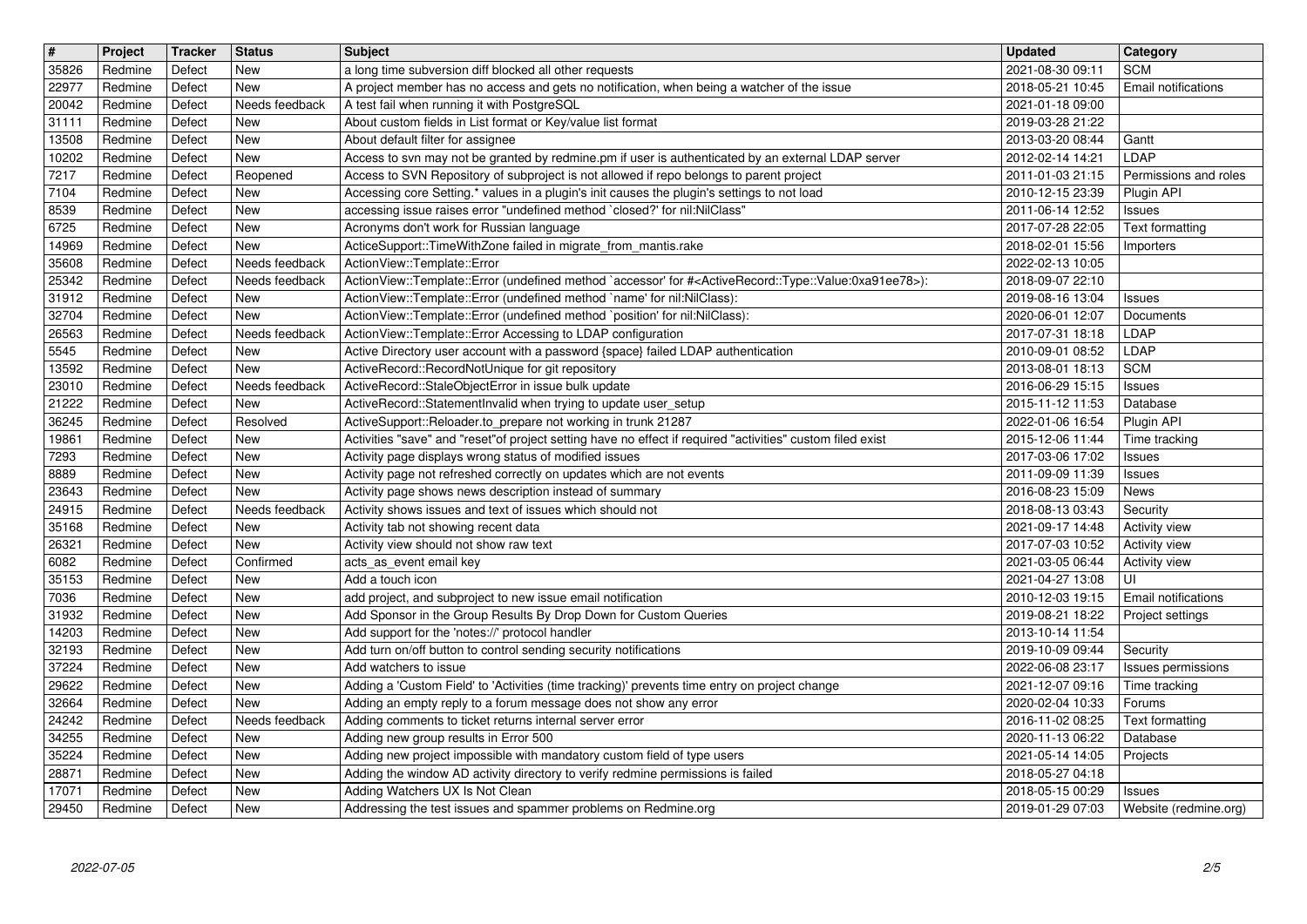| $\overline{\mathbf{H}}$<br>29855 | Project<br>Redmine | Tracker<br>Defect | <b>Status</b><br>Confirmed   | <b>Subject</b>                                                                                                                                                 | <b>Updated</b><br>2018-12-08 09:28                     | Category<br>Issues                          |
|----------------------------------|--------------------|-------------------|------------------------------|----------------------------------------------------------------------------------------------------------------------------------------------------------------|--------------------------------------------------------|---------------------------------------------|
| 5020                             | Redmine            | Defect            | New                          | add_working_days returns wrong date<br>Advanced Subversion Integration Howto is confusing                                                                      | 2010-03-09 20:41                                       | Documentation                               |
| 21580                            | Redmine            | Defect            | New                          | After changing a sub issue in the issue via right click and content menu the page is reload but no repositioned                                                | 2016-01-20 06:25                                       | <b>Issues</b>                               |
| 10483<br>31815                   | Redmine<br>Redmine | Defect<br>Defect  | New<br>New                   | After creating a new relation on a issue the relation is not displayed, in some cases<br>After edition document's attachment redirecting to home page          | 2012-03-26 09:43<br>2019-10-06 11:33                   | UI<br>Attachments                           |
| 11077                            | Redmine            | Defect            | New                          | After migrating from Mantis to RedMine 2.0 and changing tracker labels, almost all issues deleted                                                              | 2021-11-16 13:27                                       | Importers                                   |
| 20153<br>20597                   | Redmine<br>Redmine | Defect<br>Defect  | Needs feedback<br>New        | Ajax indicator ajaxComplete/ajaxStop do not fire at (document).ready<br>Ajax indicator is displayed below modal boxes                                          | 2015-07-22 01:59<br>2015-08-26 06:15                   | UI                                          |
| 6023                             | Redmine            | Defect            | New                          | All members are displayed in issue summaries, even if they cannot be assigned                                                                                  | 2021-08-22 11:27                                       | Issues                                      |
| 8407<br>32168                    | Redmine<br>Redmine | Defect<br>Defect  | New<br>New                   | All words keeps on getting checked<br>Allow issue id with "#" prefix for the value of issue ids filter                                                         | 2011-05-27 19:02<br>2019-10-02 08:26                   | Search engine<br><b>Issues</b> filter       |
| 33702                            | Redmine            | Defect            | New                          | Allow pasting dates into date fields                                                                                                                           | 2020-07-08 04:59                                       | UI                                          |
| 22861<br>31972                   | Redmine<br>Redmine | Defect<br>Defect  | Needs feedback<br>New        | Allow themes to override responsive style sheet.<br>An empty group_count badge is displayed when grouped with created_on                                       | 2016-05-30 10:17<br>2019-09-11 02:49                   | Themes<br>UI                                |
| 27300                            | Redmine            | Defect            | New                          | Annoying login prompt when accessing content on redmine.org                                                                                                    | 2017-11-02 13:22                                       | Website (redmine.org)                       |
| 30176<br>33138                   | Redmine<br>Redmine | Defect<br>Defect  | Confirmed<br>Resolved        | Anonymous users cannot upload attachment if added to project member<br>Apache crashes with Redmine.pm and RedmineCacheCredsMax active                          | 2018-12-16 20:12<br>2020-05-19 13:42                   | Attachments<br>SCM extra                    |
| 16145                            | Redmine            | Defect            | New                          | Apache git Authn                                                                                                                                               | 2014-02-21 22:47                                       | SCM extra                                   |
| 36229<br>27566                   | Redmine<br>Redmine | Defect<br>Defect  | New<br>New                   | API - Question/Problem<br>API can add custom fields journal entry although it is disabled on WEB UI                                                            | 2021-11-23 23:44<br>2017-12-10 16:54                   | Documentation<br>Custom fields              |
| 29158                            | Redmine            | Defect            | New                          | API don't shows value label of a costum field                                                                                                                  | 2018-07-01 02:16                                       | <b>REST API</b>                             |
| 7834<br>29069                    | Redmine<br>Redmine | Defect<br>Defect  | <b>New</b><br>Needs feedback | API Issue XML cannot represent empty arrays<br>API reports wrong date for time spent if issue start date is greater than spent_on date                         | 2011-03-11 11:15<br>2018-07-03 09:12                   | <b>REST API</b><br>Time tracking            |
| 29128                            | Redmine            | Defect            | Needs feedback               | API: Issue Relation create does not work                                                                                                                       | 2018-06-28 09:36                                       | <b>REST API</b>                             |
| 33148                            | Redmine            | Defect            | New<br>New                   | application stuck if query with filter "Issue" and with large amount of IssueIDs                                                                               | 2020-04-08 10:01                                       | Issues filter                               |
| 29625<br>25867                   | Redmine<br>Redmine | Defect<br>Defect  | New                          | application.css imported by themes not covered by cache control versioning<br>Assignable users should respect database collation                               | 2021-11-05 21:48<br>2018-12-02 04:55                   | Themes<br>Database                          |
| 31710                            | Redmine            | Defect            | New                          | Assigned on search issues not ordered by name                                                                                                                  | 2019-07-11 20:43                                       |                                             |
| 33616<br>15711                   | Redmine<br>Redmine | Defect<br>Defect  | New<br>New                   | Assignee & Author Dropdown Sort<br>Assignee does not receive email with "only for things I watch or I'm involved in"                                           | 2020-06-17 16:38<br>2013-12-16 10:23                   | <b>Issues filter</b><br>Email notifications |
| 35359                            | Redmine            | Defect            | New                          | assignee dropdown list ascending order                                                                                                                         | 2021-06-05 13:02                                       | <b>Filters</b>                              |
| 34820<br>34278                   | Redmine<br>Redmine | Defect<br>Defect  | New<br>New                   | Associated Revisions not shown up on Activity Page<br>Atom feed for user does not work                                                                         | 2021-03-01 13:38<br>2021-12-24 08:01                   | Activity view<br>Feeds                      |
| 10535                            | Redmine            | Defect            | Reopened                     | Atom feeds for the Project Activity contain incorrect hostname                                                                                                 | 2020-12-22 12:52                                       | Feeds                                       |
| 34276<br>19811                   | Redmine<br>Redmine | Defect<br>Defect  | New<br>New                   | Atom feeds of Issue lists don't respect the sort order<br>Attachment back_url in login                                                                         | 2020-12-13 16:10<br>2015-06-10 07:05                   | <b>Issues list</b><br>Attachments           |
| 14709                            | Redmine            | Defect            | New                          | Attachment filesize is displayed to 3 decimal places                                                                                                           | 2014-09-06 17:35                                       | Attachments                                 |
| 9425<br>4141                     | Redmine<br>Redmine | Defect<br>Defect  | New<br>New                   | Attachment links fail when the file names contain the syntax pattern "_-_"<br>Attachments added in a comment via email are not displayed in the ticket history | 2011-11-11 19:18<br>2009-11-28 13:16   Email receiving | Attachments                                 |
| 36126                            | Redmine            | Defect            | Needs feedback               | Attachments REST API includes internal port                                                                                                                    | 2021-11-09 16:09                                       | <b>REST API</b>                             |
| 35872<br>5327                    | Redmine<br>Redmine | Defect<br>Defect  | New<br>Reopened              | Attendee listbox ordering problem solution<br>Auth source LDAP parameters being filled incorrectly                                                             | 2021-09-14 22:29<br>2011-07-07 13:52                   | Issues<br>UI                                |
|                                  |                    |                   |                              |                                                                                                                                                                |                                                        |                                             |
|                                  |                    |                   |                              |                                                                                                                                                                |                                                        |                                             |
|                                  |                    |                   |                              |                                                                                                                                                                |                                                        |                                             |
|                                  |                    |                   |                              |                                                                                                                                                                |                                                        |                                             |
|                                  |                    |                   |                              |                                                                                                                                                                |                                                        |                                             |
|                                  |                    |                   |                              |                                                                                                                                                                |                                                        |                                             |
|                                  |                    |                   |                              |                                                                                                                                                                |                                                        |                                             |
|                                  |                    |                   |                              |                                                                                                                                                                |                                                        |                                             |
|                                  |                    |                   |                              |                                                                                                                                                                |                                                        |                                             |
|                                  |                    |                   |                              |                                                                                                                                                                |                                                        |                                             |
|                                  |                    |                   |                              |                                                                                                                                                                |                                                        |                                             |
|                                  |                    |                   |                              |                                                                                                                                                                |                                                        |                                             |
|                                  |                    |                   |                              |                                                                                                                                                                |                                                        |                                             |
|                                  |                    |                   |                              |                                                                                                                                                                |                                                        |                                             |
|                                  |                    |                   |                              |                                                                                                                                                                |                                                        |                                             |
|                                  |                    |                   |                              |                                                                                                                                                                |                                                        |                                             |
|                                  |                    |                   |                              |                                                                                                                                                                |                                                        |                                             |
|                                  |                    |                   |                              |                                                                                                                                                                |                                                        |                                             |
|                                  |                    |                   |                              |                                                                                                                                                                |                                                        |                                             |
|                                  |                    |                   |                              |                                                                                                                                                                |                                                        |                                             |
|                                  |                    |                   |                              |                                                                                                                                                                |                                                        |                                             |
|                                  |                    |                   |                              |                                                                                                                                                                |                                                        |                                             |
|                                  |                    |                   |                              |                                                                                                                                                                |                                                        |                                             |
|                                  |                    |                   |                              |                                                                                                                                                                |                                                        |                                             |
|                                  |                    |                   |                              |                                                                                                                                                                |                                                        |                                             |
|                                  |                    |                   |                              |                                                                                                                                                                |                                                        |                                             |
|                                  |                    |                   |                              |                                                                                                                                                                |                                                        |                                             |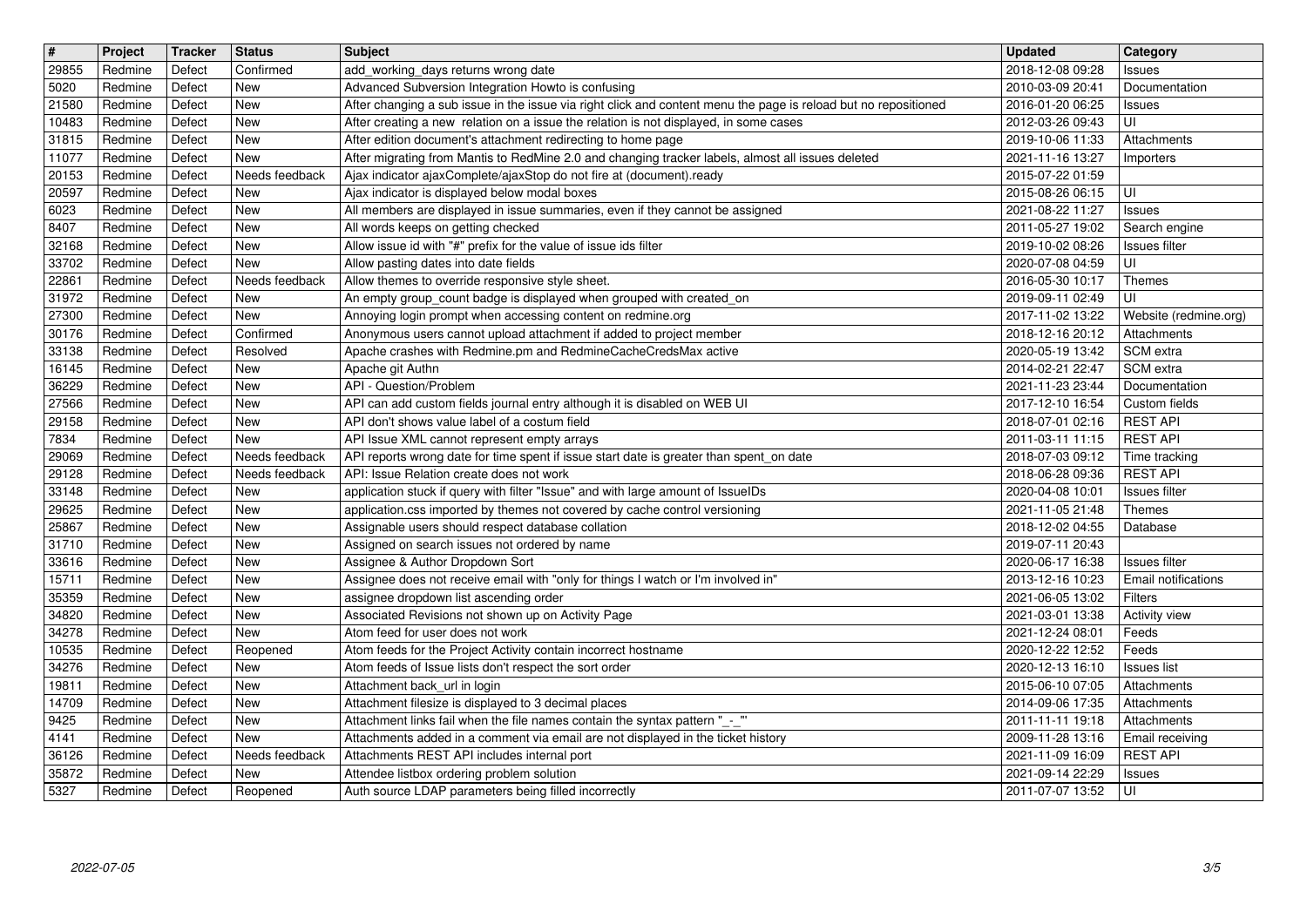| $\sqrt{\frac{4}{15}}$<br>14976 | Project<br>Redmine | <b>Tracker</b><br>Defect | <b>Status</b><br>New         | Subject<br>authentication required configurable                                                                                     | <b>Updated</b><br>2014-01-20 16:07   | Category<br>Accounts /                    |
|--------------------------------|--------------------|--------------------------|------------------------------|-------------------------------------------------------------------------------------------------------------------------------------|--------------------------------------|-------------------------------------------|
| 31345                          | Redmine            | Defect                   | <b>New</b>                   | Author names in "Commits per author" statistics is unreadable if there are many authors                                             | 2019-05-12 07:42                     | authentication<br><b>SCM</b>              |
| 30771<br>10589                 | Redmine<br>Redmine | Defect<br>Defect         | <b>New</b><br><b>New</b>     | Author of issue is listed at assignee drop box<br>Auto change my account by another one                                             | 2022-04-26 16:31<br>2012-04-09 12:00 | Permissions and roles                     |
| 23394                          | Redmine            | Defect                   | <b>New</b>                   | Auto-assign on category selection does not work when assignee is a required field                                                   | 2016-08-19 06:42                     | <b>Issues</b>                             |
| 5745<br>6802                   | Redmine<br>Redmine | Defect<br>Defect         | New<br><b>New</b>            | Auto-set status when assigning issues via bulk-update<br>Autolinking should not occur in link titles                                | 2011-07-13 19:09<br>2018-09-16 00:08 | <b>Issues workflow</b><br>Text formatting |
| 34143<br>21449                 | Redmine<br>Redmine | Defect<br>Defect         | Confirmed<br><b>New</b>      | Autolinks are incorrectly escaped<br>Automatic done ratio calculation in issue tree is wrong when parent has its own estimated time | 2020-10-20 12:14<br>2020-08-27 20:13 | <b>Text formatting</b><br><b>Issues</b>   |
| 25242                          | Redmine            | Defect                   | <b>New</b>                   | Automatic start date based on parent issue                                                                                          | 2017-05-02 07:48                     | Issues planning                           |
| 13118<br>31831                 | Redmine<br>Redmine | Defect<br>Defect         | Reopened<br><b>New</b>       | a_issue.project.issue_custom_fields don't work always correct<br>Back url parse in validation                                       | 2013-02-14 12:54<br>2019-08-01 10:49 | Custom fields                             |
| 35062<br>4766                  | Redmine<br>Redmine | Defect<br>Defect         | Confirmed<br><b>New</b>      | Back URLs with <t+ break<br="" operator="">Bad PDF files and SQL queries generated under certain locales</t+>                       | 2022-01-18 20:10<br>2011-03-23 06:48 | PDF export                                |
| 31693                          | Redmine            | Defect                   | <b>New</b>                   | Bad position for attachment file description field on mobile screens                                                                | 2019-07-07 13:21                     | UI - Responsive                           |
| 30510<br>17497                 | Redmine<br>Redmine | Defect<br>Defect         | Confirmed<br><b>New</b>      | Bad Project's page Form<br>Bad Request in repository when there is a '%' in the svn-folder-name                                     | 2019-02-12 11:21<br>2014-08-15 15:52 | Projects<br><b>SCM</b>                    |
| 20499<br>8030                  | Redmine<br>Redmine | Defect<br>Defect         | <b>New</b><br><b>New</b>     | Bangla charater of PDF<br>Bazaar integration doesn't notice new commits to repository                                               | 2015-08-09 08:36<br>2011-05-18 18:27 | PDF export<br><b>SCM</b>                  |
| 10041                          | Redmine            | Defect                   | New                          | bazaar: Allow anonymous checkouts                                                                                                   | 2012-01-22 20:58                     | SCM extra                                 |
| 12973<br>33936                 | Redmine<br>Redmine | Defect<br>Defect         | <b>New</b><br><b>New</b>     | Bazaar: Incorrect issue-to-revision relation after "uncommit"<br>BCC and email subaddress not working anymore                       | 2013-12-12 12:20<br>2021-07-06 03:24 | <b>SCM</b><br>Email receiving             |
| 21731<br>27126                 | Redmine<br>Redmine | Defect<br>Defect         | <b>New</b><br>Needs feedback | blue footer in exported PDF<br>Breadcrumbs and Drop-down List corrupted                                                             | 2016-01-14 16:38<br>2017-12-01 13:30 | PDF export                                |
| 35917                          | Redmine            | Defect                   | <b>New</b>                   | Bringing redmine projects back from a restored hard drive                                                                           | 2021-09-24 14:31                     | Files                                     |
| 11886<br>4257                  | Redmine<br>Redmine | Defect<br>Defect         | <b>New</b><br>New            | Broken link while edit/delete "Issue Category" under project in Redmine 2.1.0<br>Broken support for Principal plugins               | 2012-10-16 11:48<br>2013-01-13 21:04 | Project settings<br>Plugin API            |
| 19947                          | Redmine            | Defect                   | <b>New</b>                   | Browse repository in sub projects                                                                                                   | 2015-06-25 12:20                     | <b>SCM</b>                                |
| 28672<br>8913                  | Redmine<br>Redmine | Defect<br>Defect         | <b>New</b><br><b>New</b>     | Browsing of single file projects using SVN does not work<br>Bug after deleting a project                                            | 2018-05-02 13:12<br>2011-08-04 22:31 | <b>SCM</b><br>Administration              |
| 8866<br>33257                  | Redmine<br>Redmine | Defect<br>Defect         | <b>New</b><br>New            | BugTraq references in commit message breaks revision references<br>Bulk edit for time entries does not support User filed           | 2011-07-20 20:10<br>2020-04-06 08:23 | Wiki<br>Time tracking                     |
| 18953                          | Redmine            | Defect                   | <b>New</b>                   | Bulk edit issues does not update Status drop down                                                                                   | 2015-01-26 22:24                     | <b>Issues</b>                             |
| 8551<br>23963                  | Redmine<br>Redmine | Defect<br>Defect         | <b>New</b><br><b>New</b>     | Bulk edit leads to 404<br>Bulk editing issues from various projects take us to Redmine's root (no project)                          | 2011-09-09 13:25<br>2016-09-30 15:15 | <b>Issues</b><br><b>Issues</b>            |
| 17030                          | Redmine            | Defect                   | Needs feedback<br>New        | Bulk update issues returns an empty page                                                                                            | 2014-06-18 15:10<br>2022-05-05 05:22 | <b>Issues</b><br>118n                     |
| 37072<br>33673                 | Redmine<br>Redmine | Defect<br>Defect         | Confirmed                    | button_save_object should not downcase label_query<br>Calendar View / The right side of the tooltip is cut off                      | 2020-06-27 02:36                     | Calendar                                  |
| 10627<br>28034                 | Redmine<br>Redmine | Defect<br>Defect         | <b>New</b><br>New            | Calling API to time_entries.xml returns 404<br>Can assign closed/locked versions to custom field                                    | 2012-07-07 11:50<br>2018-01-22 10:54 | Time tracking<br>Custom fields            |
| 37165<br>5398                  | Redmine<br>Redmine | Defect<br>Defect         | <b>New</b><br>New            | Can not get anonymous user using User.find<br>Can not reschedule the start date of following issues at once                         | 2022-05-27 04:15<br>2011-02-18 13:35 | Issues planning                           |
|                                |                    |                          |                              |                                                                                                                                     |                                      |                                           |
|                                |                    |                          |                              |                                                                                                                                     |                                      |                                           |
|                                |                    |                          |                              |                                                                                                                                     |                                      |                                           |
|                                |                    |                          |                              |                                                                                                                                     |                                      |                                           |
|                                |                    |                          |                              |                                                                                                                                     |                                      |                                           |
|                                |                    |                          |                              |                                                                                                                                     |                                      |                                           |
|                                |                    |                          |                              |                                                                                                                                     |                                      |                                           |
|                                |                    |                          |                              |                                                                                                                                     |                                      |                                           |
|                                |                    |                          |                              |                                                                                                                                     |                                      |                                           |